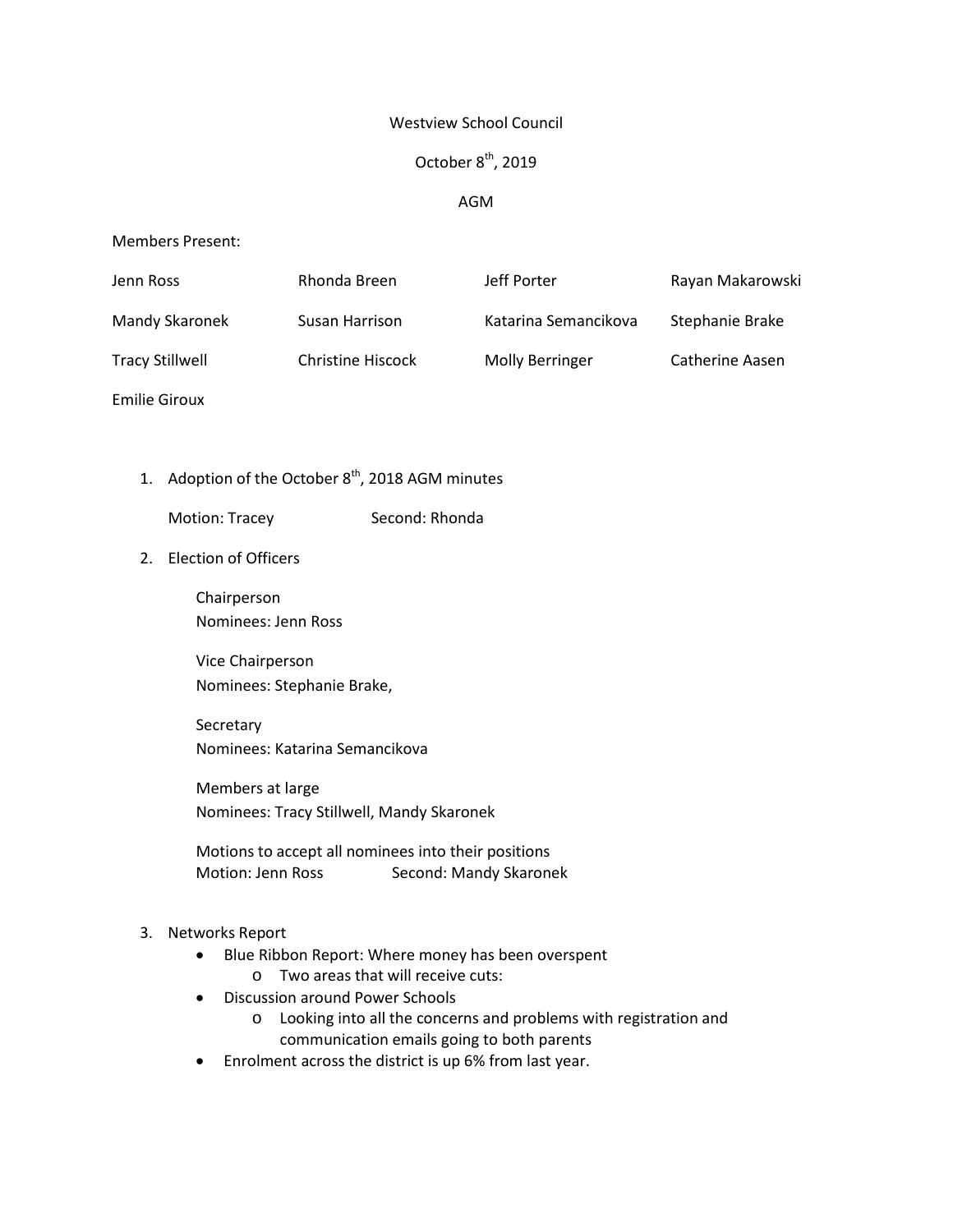- 4. Old Business
	- School Council Bylaws are the same as last year
	- Motion to accept bylaws for this school year (2019/2020)
	- Motion: Jenn Ross Second: Tracey Stillwell
- 5. New Business
	- Collaborative Response models Alberta based program
		- o Offering more support for kids (that are new to our school)

**Next Meeting:** November 12 @7pm **Motion Motion to** adjourn: Jenn Ross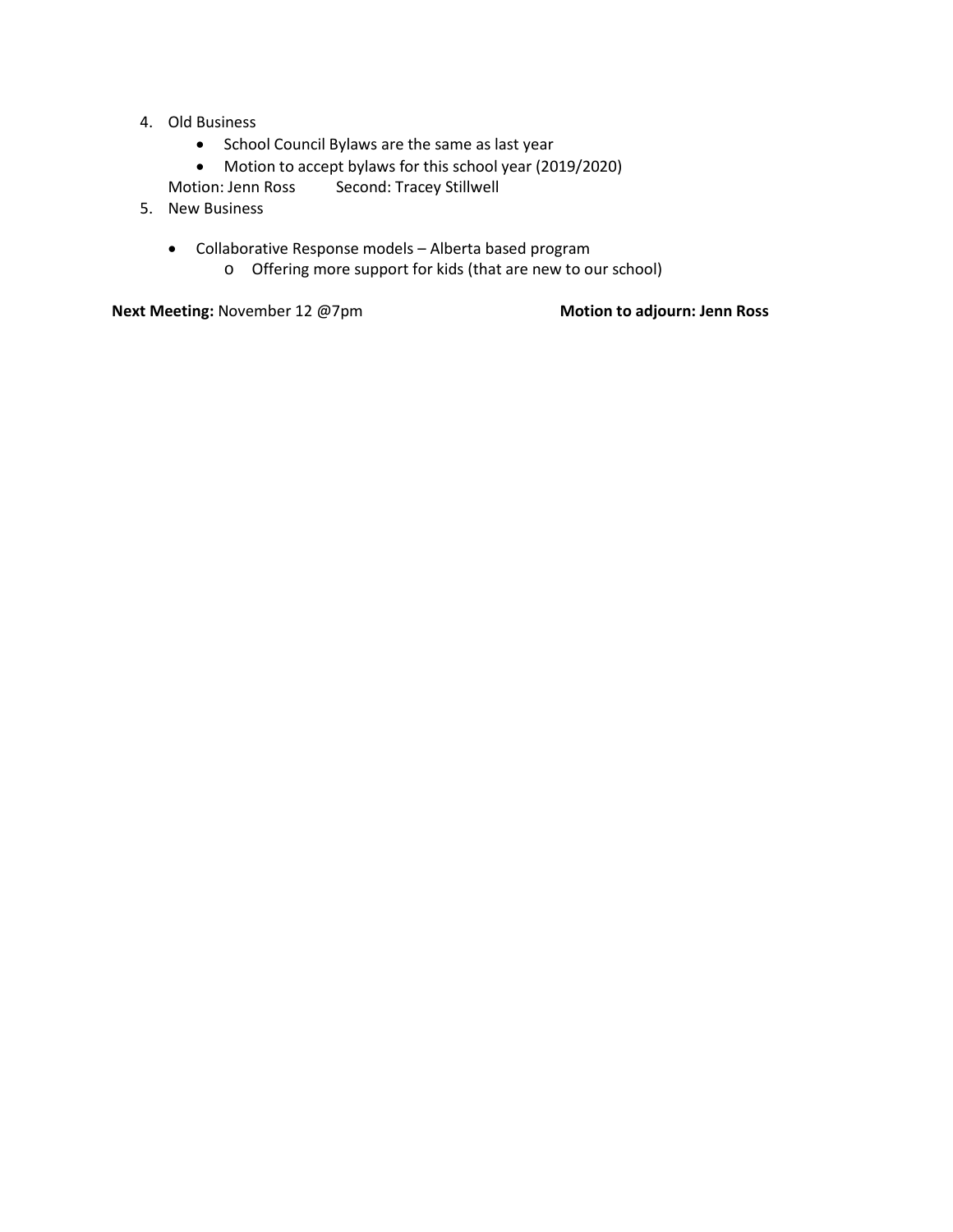#### Westview Parent Council

# October 8<sup>th</sup>, 2019

#### AGM

#### Members Present:

| Jenn Ross      | Rhonda Breen   | <b>Christine Hiscock</b> | Rayan Makarowski |
|----------------|----------------|--------------------------|------------------|
| Mandy Skaronek | Susan Harrison | Katarina Semancikova     | Stephanie Brake  |

Tracy Stillwell

1. Adoption of the October  $8<sup>th</sup>$ , 2018 AGM minutes

Motion: Tracey Second: Rhonda

2. Election of Officers

President Nominees: Katarina Semancikova

Vice President: Nominees: Rhonda Breen

# Treasurer: Nominees: Rayan Makarowski

Secretary Nominees: Jenn Ross

Hot Lunch Coordinator: Nominees: Susan Harrison

Casino Coordinator: Nominees: Mandy Skaronek

Yearbook Coordinator: Nominees: Mandy Skaronek

Volunteer Coordinator: This position will stay open and the events coordinator and fundraising coordinator will do their own signup genius Nominees:

Events Coordinator Nominees: Susan Harrison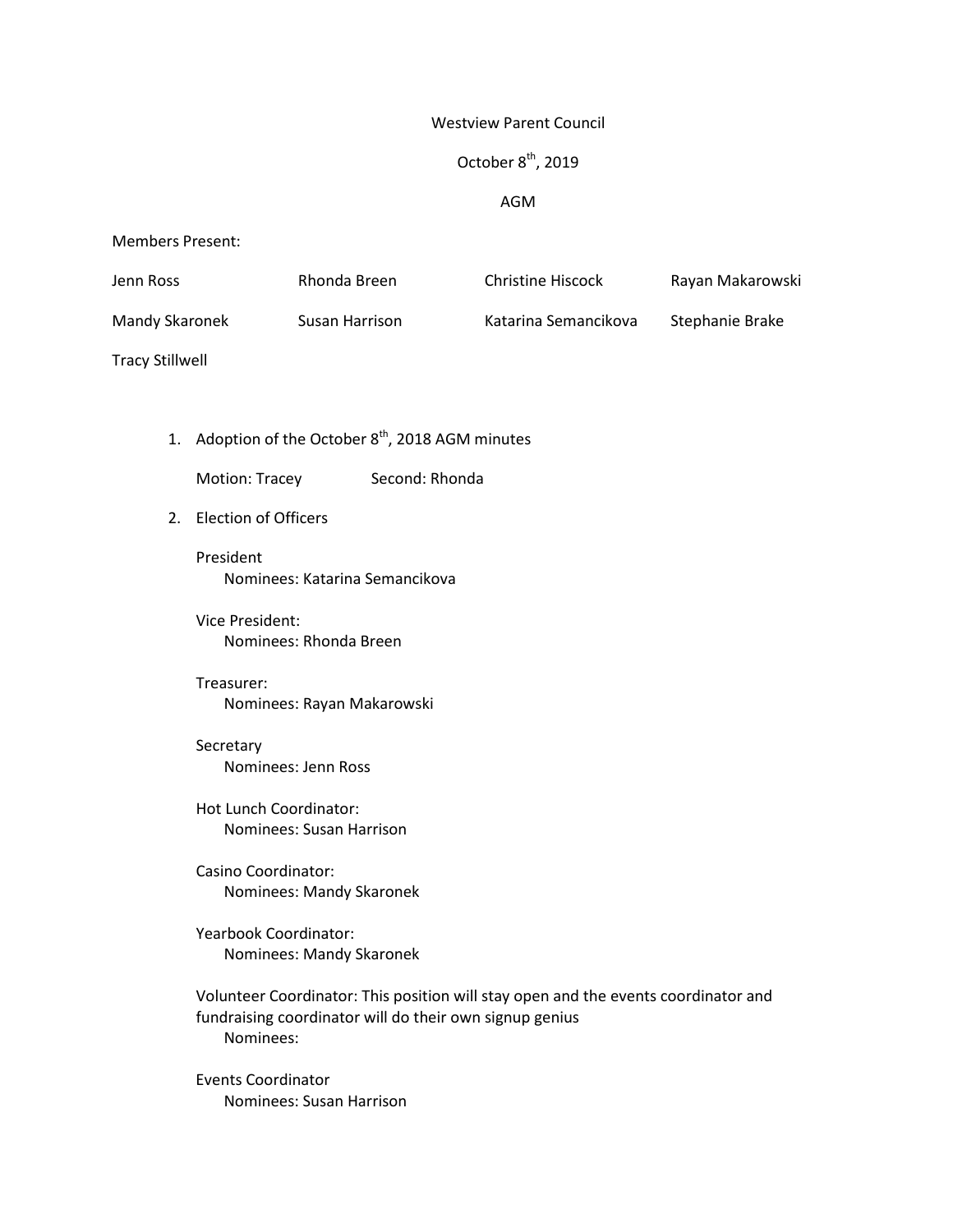Fundraising Coordinator: Nominees: Rhonda Breen

Motions to accept all nominees into their positions Motion: Katarina Semancikova Second: Mandy Skaronek

Motion to remove Connie-Lee Heath from signing authority and replace Rayan Makarowski Motion: Katarina Semancikova Second: Jenn Ross

# **Treasurers Report**

Playground: \$21 305.27 Casino: \$ 31 296.29 Regular: \$ 4 415.98

| Hot Lunch | Money In  | Money Out | <b>Balance</b> |
|-----------|-----------|-----------|----------------|
| September | \$2370.25 | 2253.50   | \$116.75       |
| October   | 3529.50   | 3933.00   | $-5403.50*$    |

\*Not all have paid for September & October

# **Requests for Funding**

Requestor: Connie-Lee Heath

- Renewal for Volunteer Insurance
- \$300

Motion: Susan Harrison Second: Tracey Stillwell

# **Breakfast Program**

• 15 – 30 students each morning

# **Fundraising**

- Cards are in
	- o Cards will be available to see and order at Parent Teacher interviews & Halloween dance
	- o Susan to set up signup genius
	- o Order dates: Oct 22 November  $14<sup>th</sup>$
	- o Cards arrive: end of November
	- o Cash or cheque
- Growing Smiles = Poinsettias & wreaths
	- o Orders out November 1 November 25<sup>th</sup>
	- o Delivery December 6th

#### **Hot Lunch**

- Going good
- Susan to sit with new treasurer to review pricing